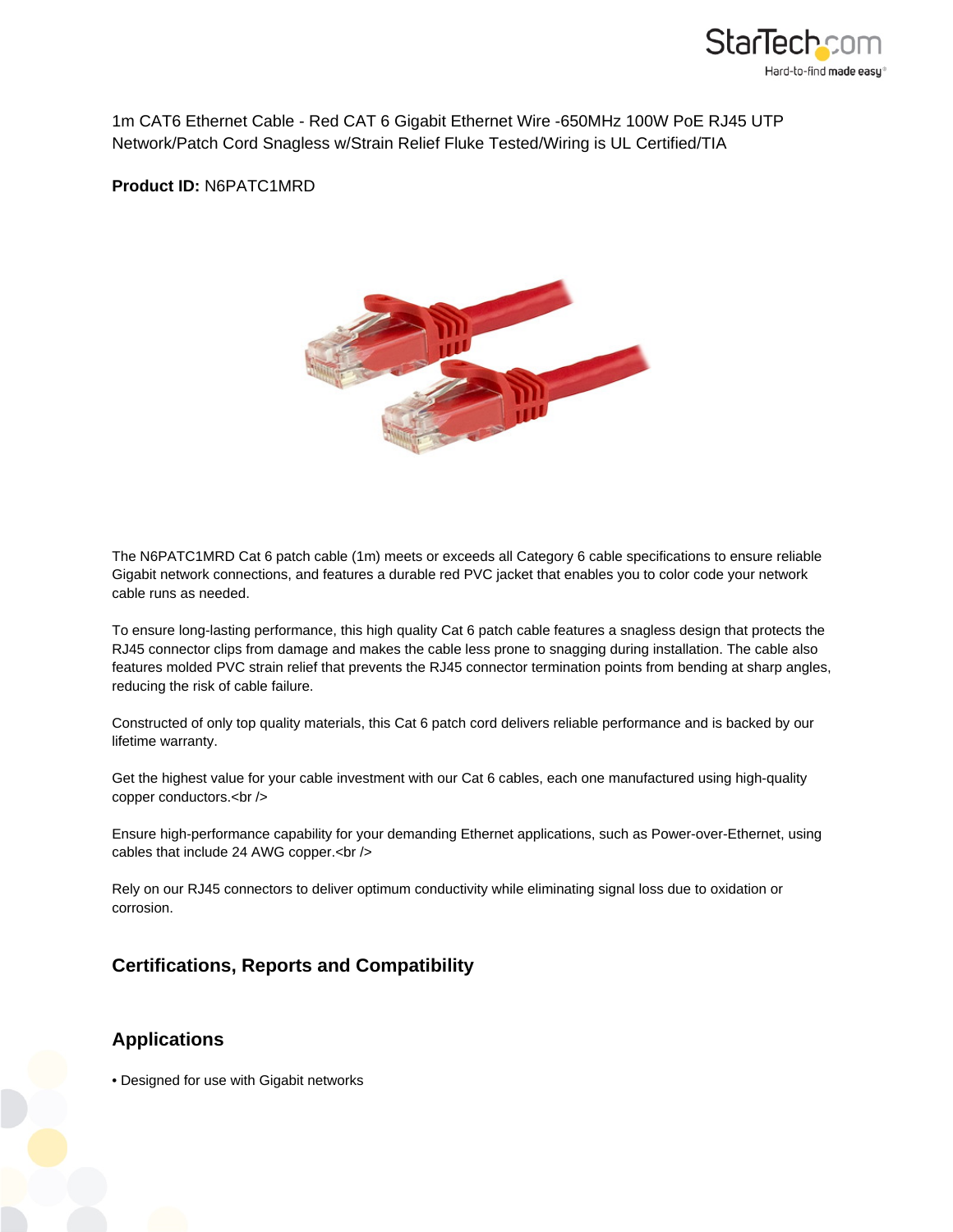

- Patches from hub to distribution panel
- Connects workstation to wall outlet

## **Features**

- High quality 24 AWG copper wire
- ETL verified

• HIGH PERFORMANCE CAT6 ETHERNET CABLE: 100% copper for error-free Multi Gigabit 1/2.5/5Gbps connections; 10Gbps up to 50m; Fluke patch cord tested to comply w/ANSI/TIA-568-2.D Category 6 & ETL Verified

• POE SUPPORT: 24 AWG stranded copper conductors & UL Rated Wiring (E132276-A) supports up to 100W for PoE devices like VOIP phone & security systems; IEEE 802.3bt & DTE power compliance reduces cable heating

• QUALITY CONSTRUCTION: ETL & UL certified wire; 50-micron gold-plated connectors prevent rust/corrosion to avoid costly network downtime; High quality PVC jacket resists bending or fraying damage

• EASY INSTALLATION: Snagless patch cord for easy installation & flexible disconnection in wiring conduits; Compatible w/Cat5e & earlier standards; Molded boots available for constrained spaces

• SPECS: Length: 1m (3ft) Color: Red 650 MHz Rated Structure: 4 Pair UTP RJ45 Jacket: PVC Wire Gauge: 24 AWG Copper Wiring: ANSI/T568B ETL Verified Warranty: Lifetime

| <b>Prominence</b>  |                          |                                                                                                     |
|--------------------|--------------------------|-----------------------------------------------------------------------------------------------------|
|                    | Warranty                 | Lifetime                                                                                            |
|                    | Line                     | Description CDW 75 - 1st StarTech.com CAT6 Ethernet Cable 1m Red 650MHz 100W Snagless<br>Patch Cord |
| <b>Hardware</b>    |                          |                                                                                                     |
|                    | Number of Conductors     | 4 pair UTP                                                                                          |
|                    | <b>Connector Plating</b> | Gold                                                                                                |
|                    | Cable Jacket Material    | PVC - Polyvinyl Chloride                                                                            |
|                    | <b>Fire Rating</b>       | <b>CMG Rated (General Purpose)</b>                                                                  |
|                    | Cable Type               | Snagless                                                                                            |
|                    | Wiring Standard          | TIA/EIA-568-B.1-2001 T568B                                                                          |
| <b>Performance</b> |                          |                                                                                                     |
|                    | Cable Rating             | CAT6 - 650 MHz                                                                                      |

**Connector(s)**